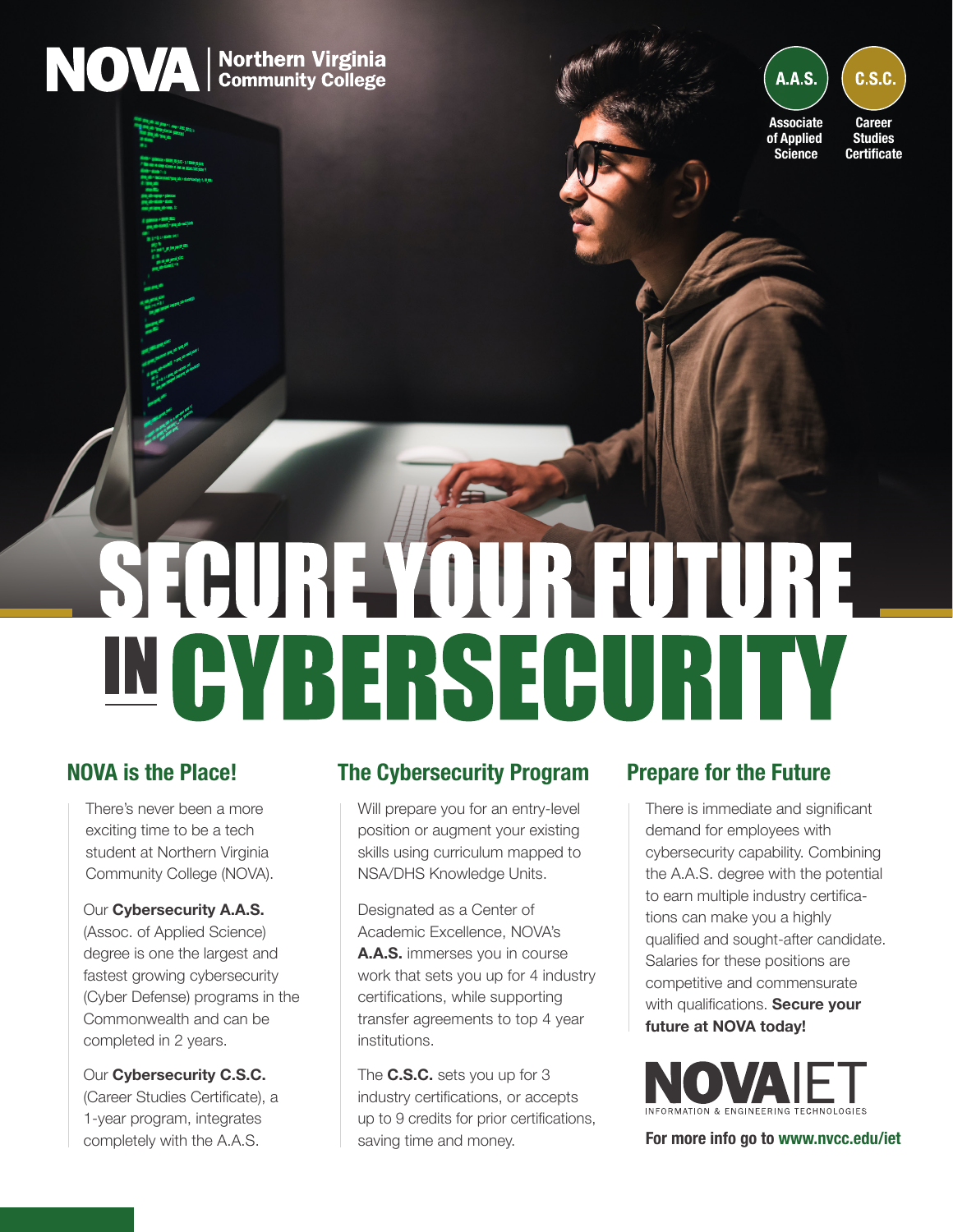# **[A.A.S. Degree Courses](https://www.nvcc.edu/academics/areas/information-technology/cybersecurity/index.html#panel1)**

**(Associate of Applied Science)**

| <b>1st Semester</b> | Credits 16          |                                                     |                |  |
|---------------------|---------------------|-----------------------------------------------------|----------------|--|
| <b>ENG</b>          | 111                 | <b>College Composition I</b>                        | 3              |  |
| <b>ITE</b>          | 115                 | Intro to Computer Applications & Concepts - OR -    |                |  |
| <b>ITE</b>          | 119                 | <b>Information Literacy</b>                         | 3              |  |
| <b>ITN</b>          | 100                 | Introduction to Telecommunications - OR -           |                |  |
| <b>ITN</b>          | 101                 | <b>Introduction to Network Concepts</b>             | 3              |  |
| <b>ITN</b>          | 106                 | Microcomputer Operating Systems                     | 3              |  |
| <b>MTH</b>          | 154                 | Quantitative Reasoning (or higher) <b>O</b>         | 3              |  |
| <b>SDV</b>          | 101                 | Orientation to Information Technology               | $\mathbf{1}$   |  |
|                     | <b>2nd Semester</b> |                                                     |                |  |
| <b>ITP</b>          | 100                 | Software Design                                     | 3              |  |
| <b>ITN</b>          | 107                 | Personal Computer Hardware & Troubleshooting - OR - |                |  |
| <b>ITE</b>          | 221                 | Personal Computer Hardware & OS Architecture        | 3              |  |
| <b>ITN</b>          | 170                 | Linux System Administration - OR -                  |                |  |
| <b>ITN</b>          | 171                 | <b>UNIX</b>                                         | 3              |  |
| <b>ITN</b>          | 260                 | <b>Network Security Basics</b>                      | 3              |  |
| <b>ITN</b>          | 261                 | Network Attacks, Computer Crime, & Hacking          | $\overline{4}$ |  |
| <b>3rd Semester</b> |                     |                                                     | Credits 18     |  |
|                     |                     | <b>Programming Elective 2</b>                       | $\overline{4}$ |  |
| <b>ITN</b>          | 200                 | <b>Administration of Network Resources</b>          | 3              |  |
| <b>ITN</b>          | 262                 | Network Communication, Security, & Authentication   | 4              |  |
| <b>ITN</b>          | 263                 | Internet/Intranet Firewalls & E-Commerce Security   | $\overline{4}$ |  |
| <b>ITN</b>          | 266                 | <b>Network Security Layers</b>                      | 3              |  |
|                     | <b>4th Semester</b> |                                                     |                |  |
| <b>CST</b>          |                     | Elective <sup>3</sup>                               | 3              |  |
|                     |                     | Humanities/Fine Arts Elective 4                     | 3              |  |
|                     |                     | <b>IT Elective 5</b>                                | 3              |  |
| <b>ITN</b>          | 276                 | <b>Computer Forensics I</b>                         | 3              |  |
|                     |                     | Social/Behavioral Sciences Elective 6               | 3              |  |
|                     |                     |                                                     |                |  |

**Total Credits: 65**

May substitute a higher-level mathematics course. Consult with an academic advisor for appropriate selection

Select from the following: ITP 112, ITP 120, ITP 130, ITP 132, ITP 136, ITP 150, ITP 225, or ITP 270

8 Select from the following: CST 100, CST 110, CST 126, and CST 229

See humanities/fine arts courses listed under General Education Electives. Electives should be selected with advice of a counselor or academic advisor to meet the requirements of the transfer institution

Select from the following: ITN 267, ITN 277, ITN 290, or ITN 295

See social/behavioral science courses listed under General Education Electives

CYBERSECURITY A.A.S.